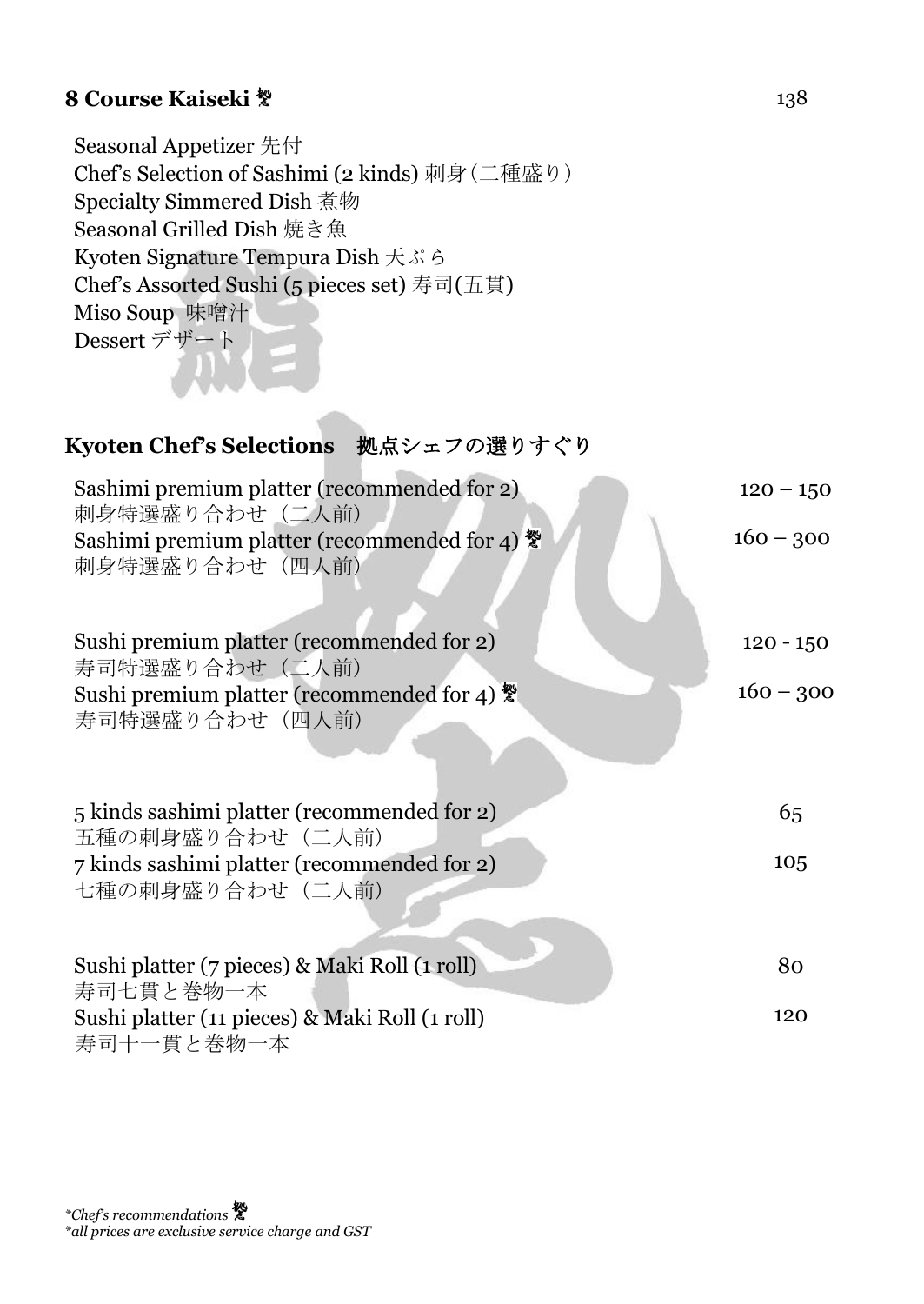### **Sushi & Sashimi** 寿司と刺身

|             |                              |       | Sushi<br>$(i$ piece $)$ | Sashimi<br>$(5 \text{ slices})$ |
|-------------|------------------------------|-------|-------------------------|---------------------------------|
| Shake       | Salmon                       | 鮭     | 5                       | 20                              |
| Kohada      | Gizzard Shard                | 小肌    | 7                       |                                 |
| Tamago      | <b>Omelette Egg</b>          | 玉子    | 5                       |                                 |
| Akami       | Tuna                         | 鮪(赤身) | 8                       | 35                              |
| Aji         | <b>Horse Mackerel</b>        | 鯵     | 9                       | 25                              |
| Ika         | Squid                        | イカ    | 9                       | 40                              |
| Tai         | Sea Bream                    | 鯛     | 7                       | 30                              |
| Kanpachi    | Amberjack                    | 勘八    | 7                       | 30                              |
| Shima-aji   | <b>Striped Jack</b>          | 縞鯵    | 9                       | 40                              |
| Hotate      | Scallop                      | 帆立    | 9                       | 25                              |
| Kegani Kani | Crab                         | 楚蟹    | $12\,$                  |                                 |
| Hokkigai    | Surf Clam                    | ホッキ貝  | 12                      | 55                              |
| Kinmedai    | Golden Eye Snapper           | 金目鯛   | 12                      | 50                              |
| Chutoro     | Medium Fatty Tuna            | 中トロ   | 13                      | 60                              |
| Anago       | Sea Eel                      | 穴子    | 15                      |                                 |
| Nodoguro    | <b>Black Throat Seaperch</b> | ノドグロ  | 15                      |                                 |
| Akagai      | Ark Shell                    | 赤貝    | 15                      | 45                              |
| Botan Ebi   | Rose Prawn                   | 牡丹海老  | 15                      | 65                              |
| Otoro       | Fatty Tuna                   | 大トロ   | $18\,$                  | 70                              |
| Awabi       | Abalone                      | 鮑     | 25                      | 45                              |
| Uni         | Sea Urchin                   | 雲丹    | 30                      | 60<br>D <sub>orto</sub>         |

1 Portion 50g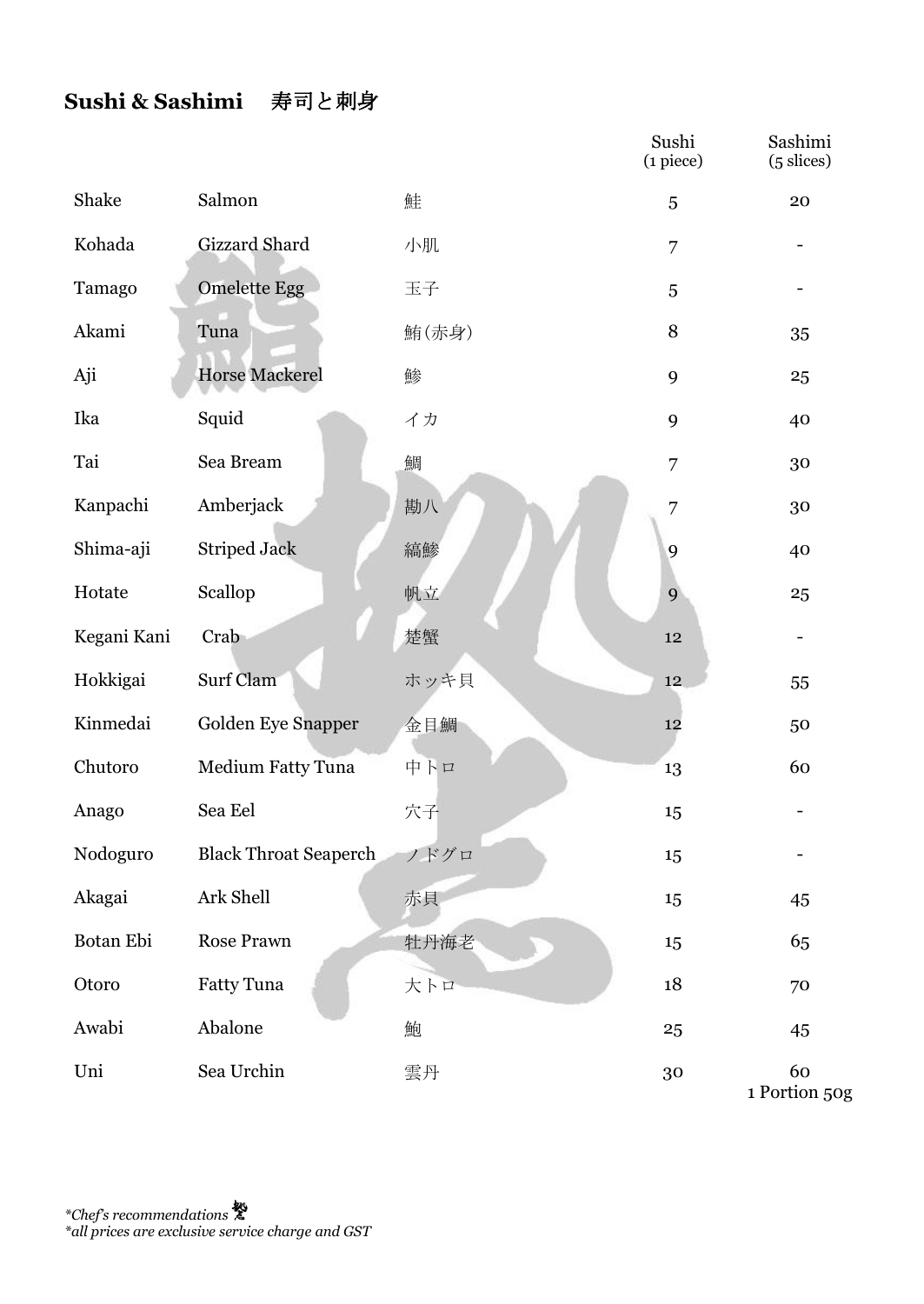### **Maki Maze** 巻物

| California Maki<br>カリフォルニア巻き<br>Traditional Maki with Shredded cucumber, avocado and crabstick                    | 20                       |
|-------------------------------------------------------------------------------------------------------------------|--------------------------|
| Salmon Pari Pari Maki サーモンパリパリ巻き<br>Salmon roll with spicy cod roe                                                | 22                       |
| トロタク巻き<br>Torotaku<br>Minced fatty tuna with shredded radish                                                      | 25                       |
| Ebi Ten Avocado<br>海老天巻き<br>Deep fried shrimp with avocado                                                        | 25                       |
| ツナグアカモーレ巻き<br>Tuna Guacamole<br>Bluefin tuna with avocado                                                         | 25                       |
| スパイシーツナ巻き<br>Spicy Tuna Maki<br>Marinated bluefin tuna with homemade spicy sauce                                  | 35                       |
| 馬糞ウニ手巻き寿司<br>Bafun Uni Hand Roll<br>Generous amount of bafun uni wrapped in steamed rice and high-quality seaweed | 85                       |
| <b>Simmered</b><br>煮物                                                                                             |                          |
| 浅利の酒蒸し<br>Asari Sakamushi<br>Steamed little neck clams in Japanese sake                                           | 18                       |
| Maguro Nikomi<br>煮込み鮪<br>Bluefin tuna cooked in a rich stew                                                       | 22                       |
| Buta Kakuni <sup>赞</sup><br>豚の角煮<br>Braised pork belly in premium dark soy                                        | 28                       |
| Awabi Yawarakani (limited servings)<br>鮑の柔らか煮<br>Simmered premium Japanese abalone                                | 90 (half)<br>180 (whole) |
|                                                                                                                   |                          |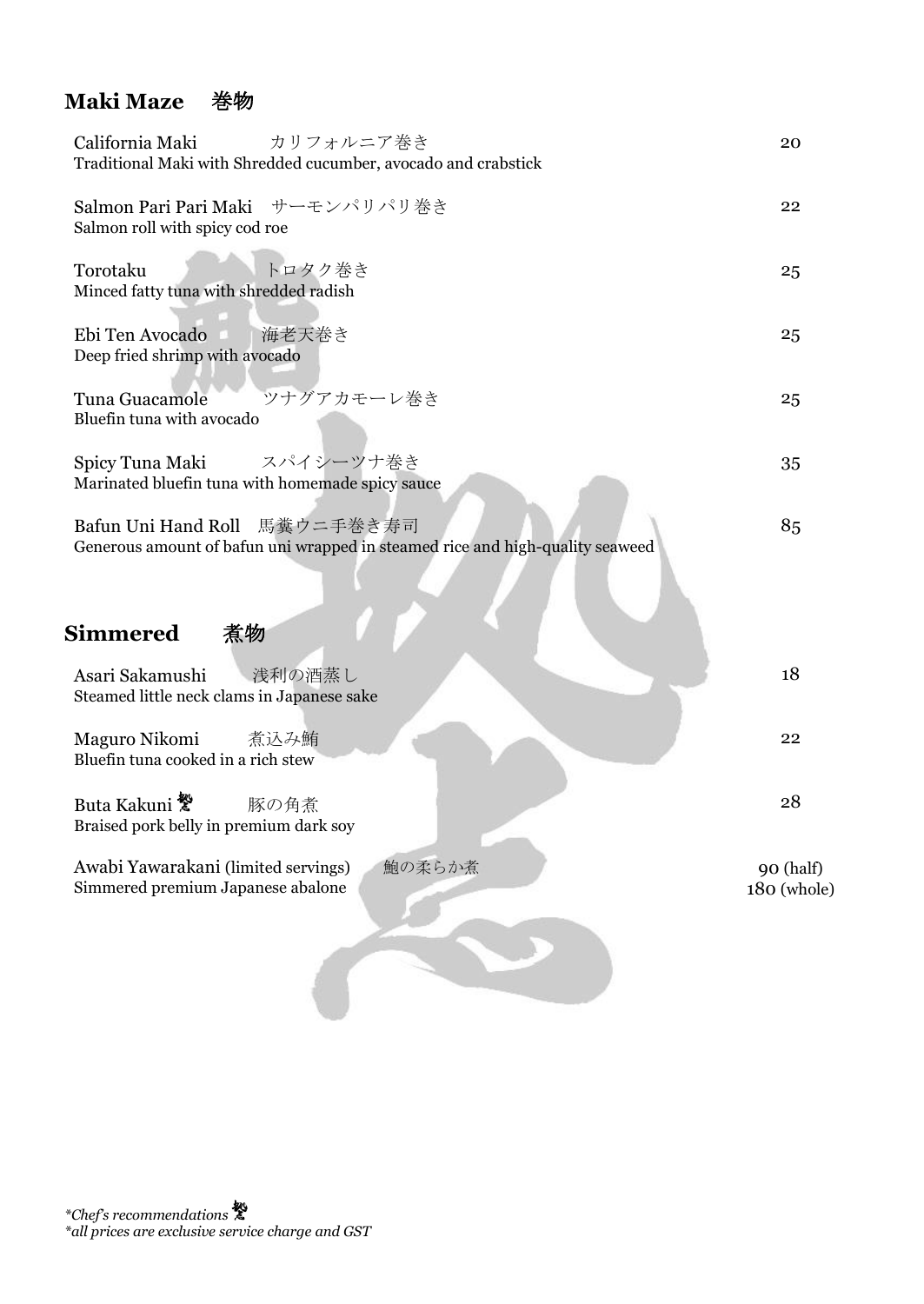### **Grilled** 焼き

| Salmon Mentaiyaki<br>Salmon topped with flame torched cod roe                                         | 鮭の明太焼き           | 22                        |
|-------------------------------------------------------------------------------------------------------|------------------|---------------------------|
| Hokkigai Mentaiyaki<br>Grilled surf clam topped with flame torched cod roe                            | ホッキ貝の明太焼き        | 18                        |
| Ika Mentaiyaki<br>Grilled squid topped with flame torched cod roe                                     | イカの明太焼き          | 18                        |
| Asari Batayaki<br>Asari Little neck clams in butter and garlic                                        | 浅利のバター焼き         | 22                        |
| Kurobuta Pork Belly Sandwich ※ くろぶた さんど<br>Handcrafted sandwich with melt in your mouth Kurobuta pork |                  | 32                        |
| Kagoshima Unagi Shirayaki<br>Grilled salt seasoned Kagoshima unagi                                    | かごしま けん うなぎ しらやき | $40$ (half)<br>80 (whole) |
| A5 Wagyu Sandwich<br>Handcrafted sandwich with smoky A5 wagyu beef                                    | A5 和牛のサンドイッチ     | 58                        |
| Japanese A5 Wagyu Steak (100g)<br>Grilled A5 Wagyu beef sirloin                                       | A5 和牛ステーキ(100g)  | 90                        |
| Tsuri Kinki Shioyaki<br>Salt grilled Kinki fish                                                       | きんき しお やき        | Market price              |
| Fried 揚げ                                                                                              |                  |                           |
| Nasu Dengaku<br>Shallow fried eggplant with minced chicken in miso paste                              | 茄子田楽             | 18                        |
| Ebi Tempura<br>Deep fried shrimps in homemade batter                                                  | 海老の天ぷら           | 25                        |
| Tempura Mori<br>Assorted tempura in homemade batter                                                   | 天ぷら盛り            | 25                        |
| Anago Tempura<br>Soft fried Japanese sea eel                                                          | 穴子の天ぷら           | 28                        |
| Hotate Avocado Hasami-age<br>Deep fried scallop sandwich with avocado and shrimp paste filling        | 帆立アボカドの挟み揚げ      | 35                        |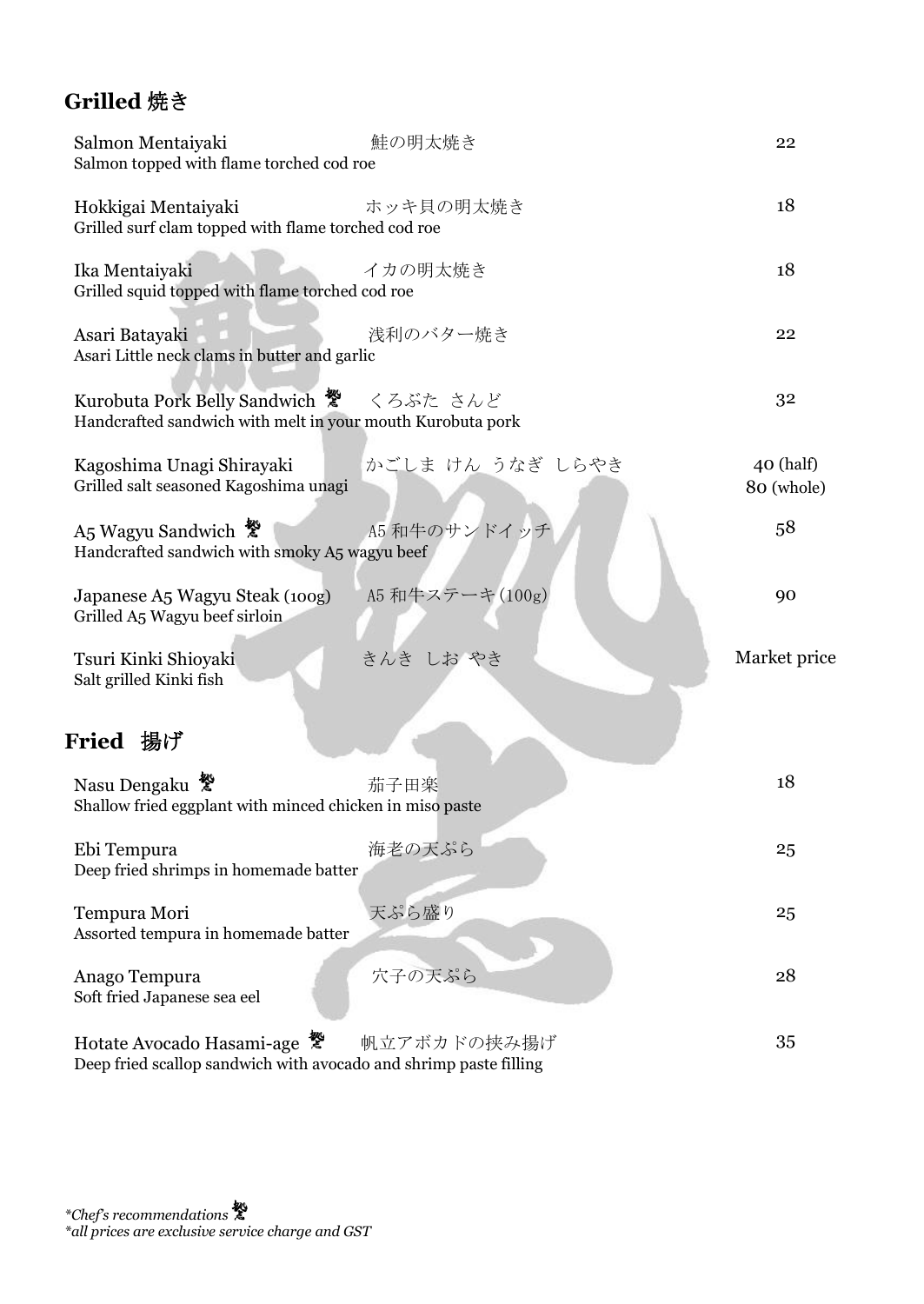### **Rice & Noodles** ご飯物と麺類

| Ninniku Chahan<br>Specialty garlic fried rice                                             | ニンニクチャーハン                                                                                      | 10 |
|-------------------------------------------------------------------------------------------|------------------------------------------------------------------------------------------------|----|
| Inaniwa Udon (hot/cold)<br>Inaniwa wheat udon noodles with soup or dry with dipping sauce | 稲庭うどん                                                                                          | 12 |
| Unagi Yakimeshi<br>Eel fried rice                                                         | うなぎチャーハン/炒飯                                                                                    | 28 |
| Seafood Inaniwa Udon (hot)<br>Inaniwa udon in a rich seafood broth                        | 海鮮稲庭うどん                                                                                        | 32 |
| A5 Wagyu Chahan<br>Japanese A5 Wagyu beef fried rice                                      | A5 和牛チャーハン/炒飯                                                                                  | 45 |
| A5 Wagyu Inaniwa Udon (hot)<br>Inaniwa wheat udon soup with A5 Wagyu Slices               | A5 和牛稲庭うどん                                                                                     | 45 |
| Kamameshi (limited servings)<br>ingredients                                               | 釜飯<br>High quality Japanese Rice cooked in a traditional iron pot with Chefs speacial seasonal | 55 |
| Dessert デザート                                                                              |                                                                                                |    |
| Goma ice cream (black sesame)                                                             | 黒胡麻アイスクリーム                                                                                     | 8  |
| Yuzu ice cream                                                                            | 柚子アイスクリーム                                                                                      | 8  |
| Shizuoka Matcha ice cream                                                                 | 静岡抹茶アイスクリーム                                                                                    | 8  |
| Seasonal fruits                                                                           | 旬のフルーツ                                                                                         | 20 |
|                                                                                           |                                                                                                |    |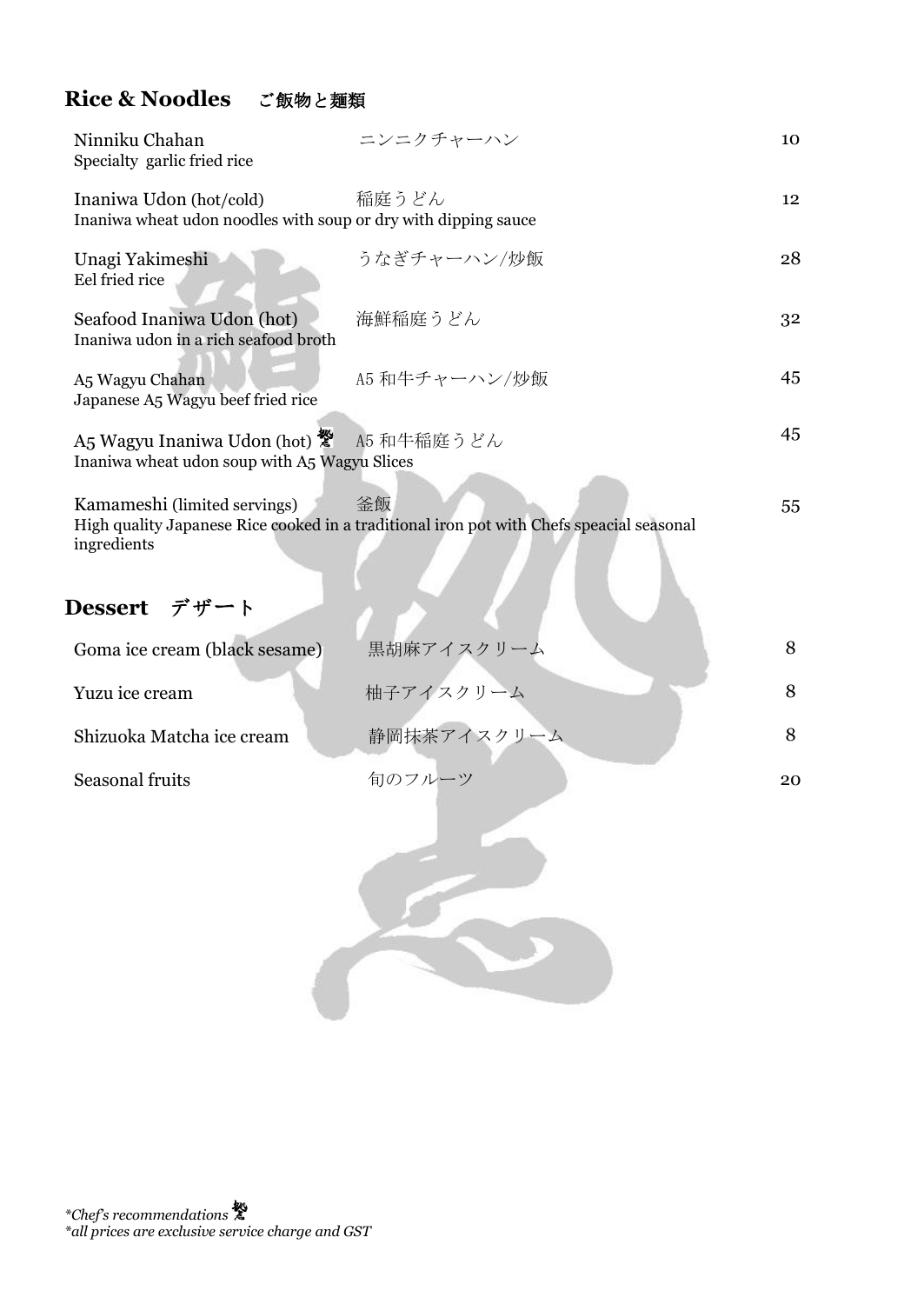# **Japanese Appetizers "O-tsumami"** おつまみ

| Kamaage Edamame<br>Green peas tossed with salt                           | 釜揚げ枝豆   | 8               |
|--------------------------------------------------------------------------|---------|-----------------|
| Morokyu<br>Fresh cucumber with miso paste                                | もろきゅう   | 8               |
| Kawa Ebi<br>Deep fried river shrimp                                      | 川海老     | 10              |
| Eihire<br>Grilled marinated sting ray fin                                | エイヒレ    | 10              |
| <b>Yuzu Daikon</b><br>Home-made Japanese radish pickles                  | 柚子大根    | 10              |
| Yaki Nasu<br>Grilled sliced eggplant                                     | 焼き茄子    | 12 <sup>°</sup> |
| Oyster Confit &<br>Japanese Oyster cooked at low temperature in oil      | 牡蠣コンフィ  | 12              |
| Dashimaki<br>Japanese style egg omelette                                 | だし巻き玉子  | 12              |
| Mimiga<br>Lightly torched dried hog's ear                                | ミミガー    | 12 <sup>°</sup> |
| Gyoza (8 pieces)<br>Pan fried Japanese dumplings                         | 餃子(八個)  | 12              |
| Namako Su<br>Sliced raw sea cucumber with vinegar                        | ナマコ酢    | 15              |
| Jikasei Ika Shiokara<br>Homemade Fermented squid in liver sauce          | イカの塩辛   | 15              |
| Wakadori Karaage<br>Deep fried crispy chicken                            | 若鶏の唐揚げ  | 15              |
| Atsuyaki Tamago<br>Chef's Special home-made egg cake                     | 厚焼き玉子   | 15              |
| <b>Fugu Mirin</b><br>Grilled pufferfish marinated in mirin               | フグ味醂    | 15              |
| Hotate Mentaiyaki<br>Grilled scallops topped with lightly seared cod roe | 帆立の明太焼き | 15              |